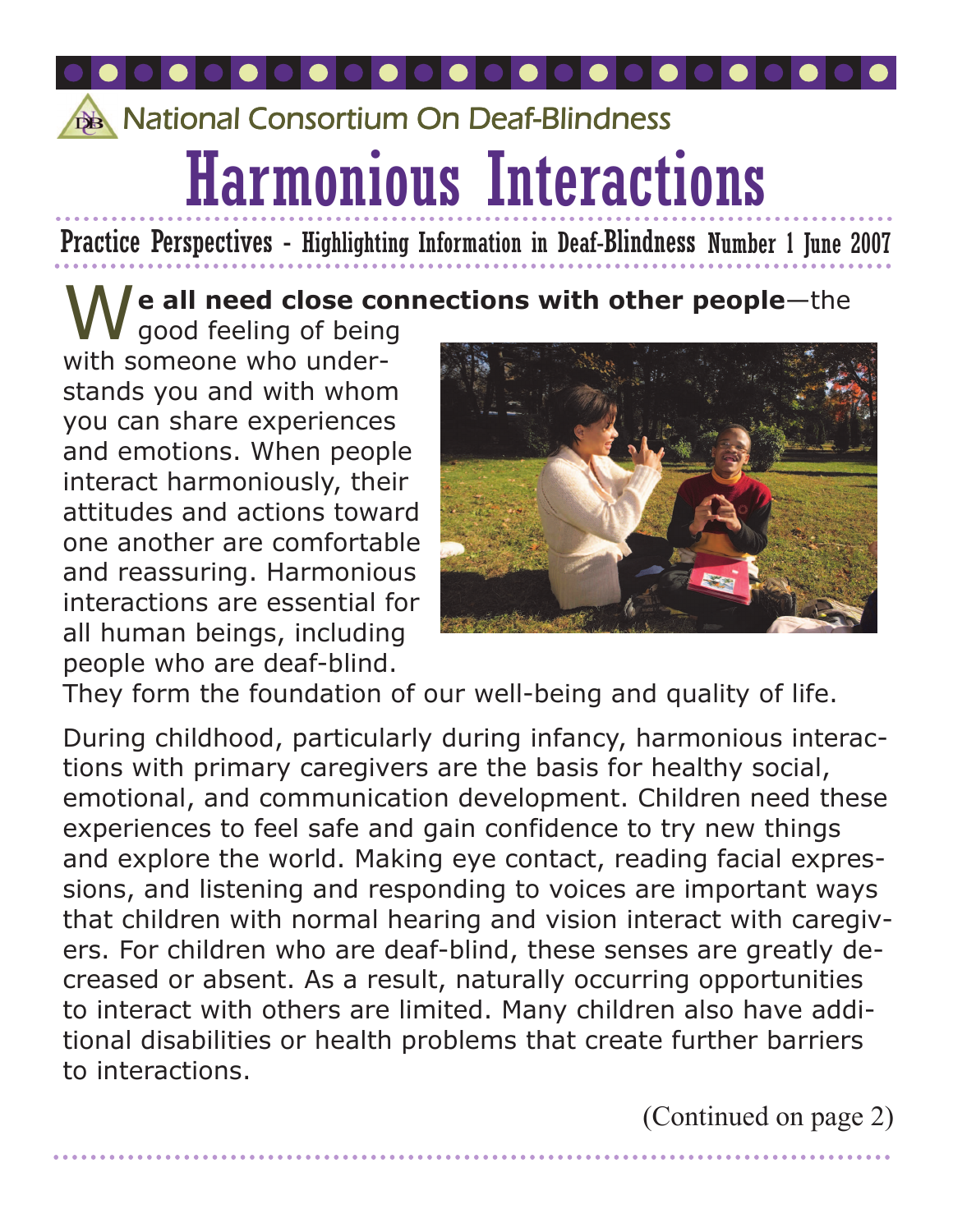

(Continued from page 1)

Dr. Marleen Janssen and her colleagues, researchers in the Netherlands, have studied the specific qualities of interactions that are important for children who are deaf-blind and have developed techniques to teach families and educators how to improve their interactions. They found that when family members and teachers make positive changes in their own attitudes and behaviors, children respond by interacting more positively. It is the adults who are mainly responsible for creating and maintaining harmonious interactions.

# Importance of Harmonious Interactions

The studies by the researchers in the Netherlands build upon previous work by experts in the education of children who are deaf-blind. Over the years, many strategies have been developed to help children who are deaf-blind learn, communicate, and gain access to other people and to the world around them. Good interactions are an essential part of these strategies, but families and educators often have serious difficulties in their everyday interactions with children who are deaf-blind. When hearing and vision are limited, interactions occur in a world of physical closeness and touch and require skills that do not come naturally to most people. Children who are deaf-blind often use their own unique communication signals, such as movements, muscle tension, postures, and gestures, which may be missed or misunderstood by caregivers.

(Continued on page 3)

Page 2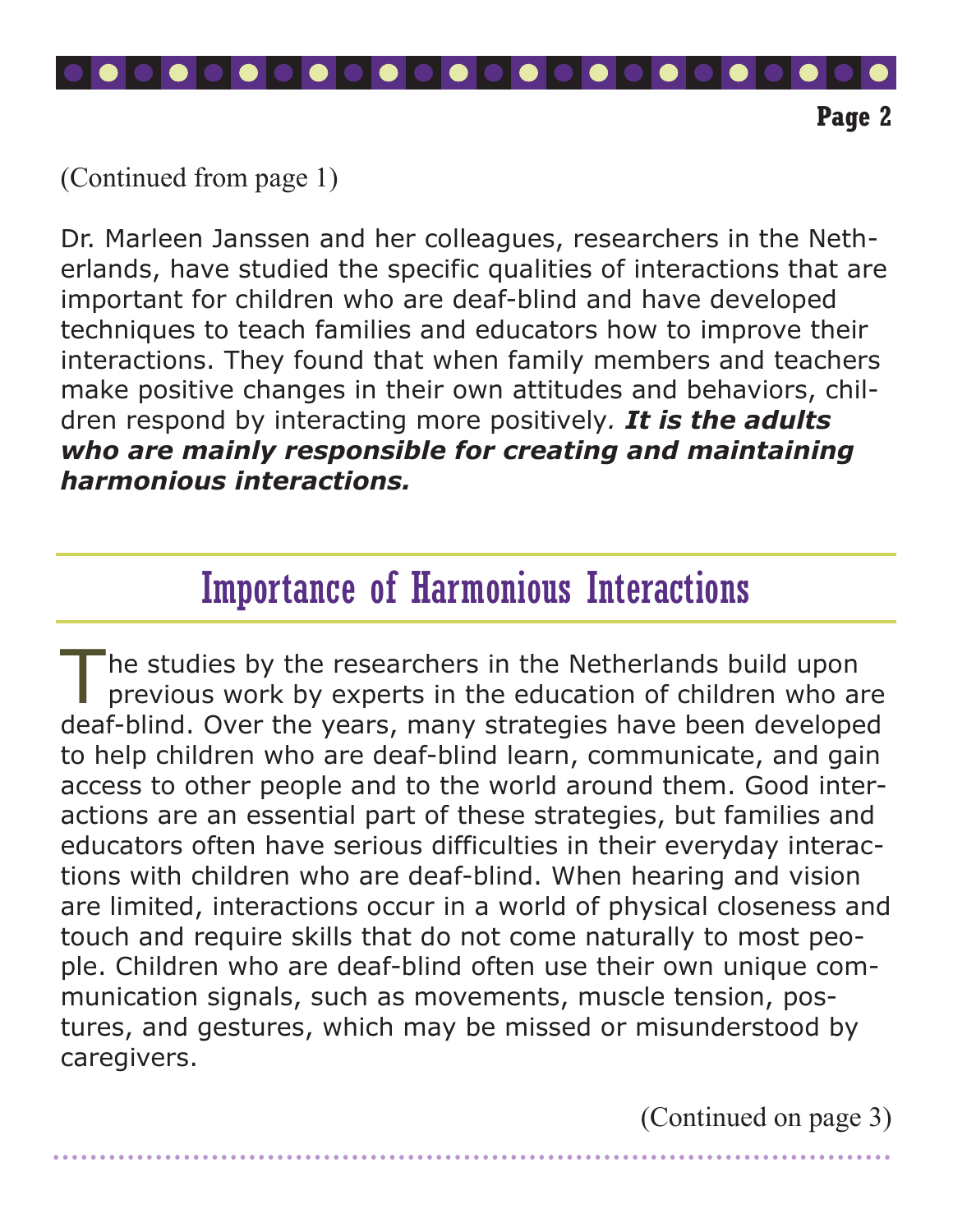

(Continued from page 2)

Difficulty with interactions can cause emotional or behavioral problems. Children may become passive and withdrawn or develop self-abusive or aggressive behaviors. Poor interactions also hinder communication development. Dr. Janssen notes that harmonious interactions are essential for the development of communication and calls interaction, "the vehicle of communication."

## Research on Promoting Harmonious Interactions

**D** r. Janssen and her colleagues conducted three studies involv-<br>ing a total of 13 children, from age 3 to 19, all of whom had combined hearing and vision loss that had been present since birth. Most communicated with their own unique signals and a few signs, objects, or gestures. The researchers used video analysis and individual and group coaching techniques to help parents and educators learn to:

- recognize a child's signals,
- respond to a child in appropriate ways, and
- make changes to a child's surroundings that encourage increased interactions.

Using what they learned from these studies and other resources, the researchers developed a system to classify the



(Continued on page 4)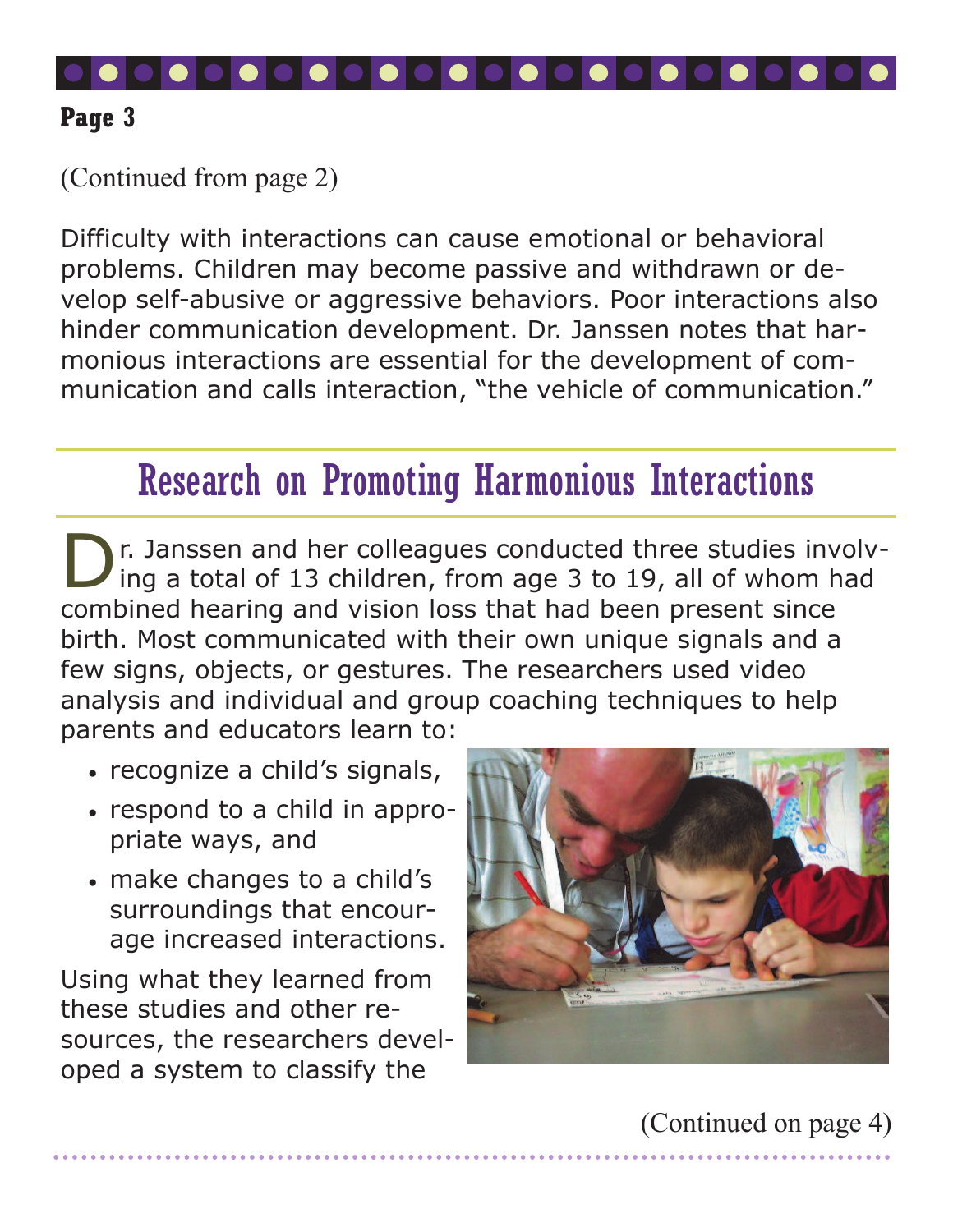

(Continued from page 3)

characteristics of interactions between children and adults. The training techniques developed by the researchers use this classification system and video analysis to (1) recognize problems with interac-



Page 4

tions, (2) identify specific behavioral and environmental changes that adults can themselves make to address those problems, and (3) evaluate the success of those changes.

### Characteristics of Interaction

- $\cdot$  Initiatives: Beginning an interaction or introducing something new during an interaction
- **Confirmations:** Clear acknowledgment of the other person's initiative that allows the person to know that he or she has been heard
- **Answers:** Responding positively or negatively
- Turns: Taking a turn and giving the other person a chance to take a turn
- **Attention:** Focusing on the other person and what they are doing, or on an object or action
- Regulation of intensity: Maintaining balance in the tone of an interaction (children often do this by taking extra time to process information, or by turning away)
- **Affective involvement:** Mutual sharing of emotions (often done through movement and touch with children who are deaf-blind)
- **Acting independently:** Performing activities independently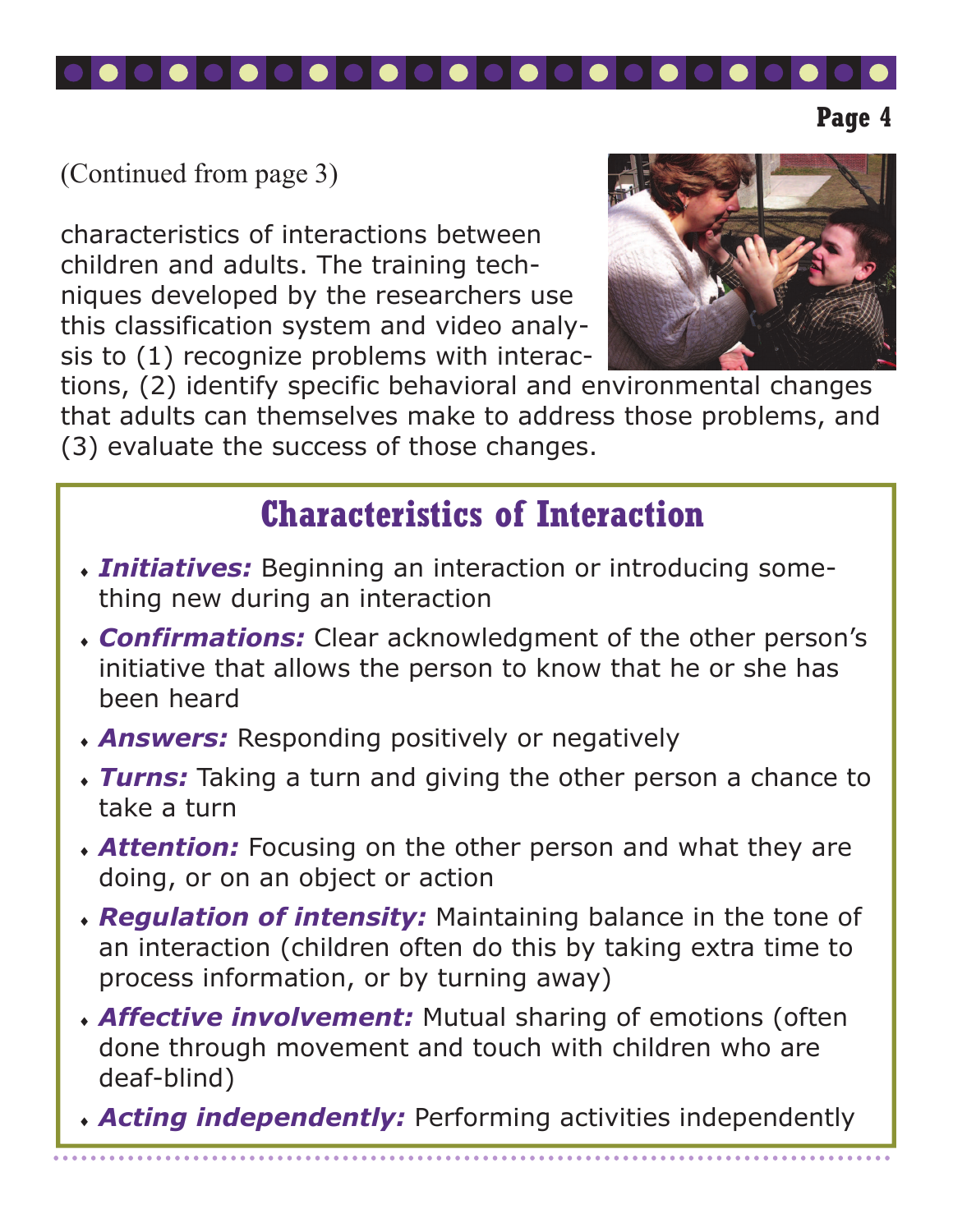#### Here is how one teacher learned to develop harmonious interactions with a student:

Kris was born deaf and with low vision. When he was ten years old, he became totally blind. His teacher was concerned because Kris was becoming withdrawn. She wanted to encourage him to become more involved in activities and improve his sense of well-being. Through the coaching process, the teacher learned to stay open and available to Kris without pushing, to give him plenty of time to start and participate in interactions, and to respond immediately to his signals. She learned to connect with Kris through touch in ways that were comfortable for him and that encouraged him to interact. She responded sensitively when he expressed both positive and negative emotions. Here are some of the ways that Kris and his teacher interacted.

- Initiatives: Kris would sometimes initiate interactions by reaching out to take his teacher's hand or by giving her an object or making a gesture. One of the ways the teacher initiated interactions was to place her hands under Kris's hands to communicate that she was listening.
- **Confirmations:** When the teacher gave Kris a tactile symbol, he might show her that he noticed that she had done this by touching the symbol. The teacher would then touch the symbol again, along with Kris, to confirm his response.
- Attention: During activities, Kris would show that his attention was focused on his teacher by placing his hands on top of his teacher's hands to follow her movements. The teacher focused attention on Kris by turning toward Kris and making her hands available to him.

(Continued on page 6)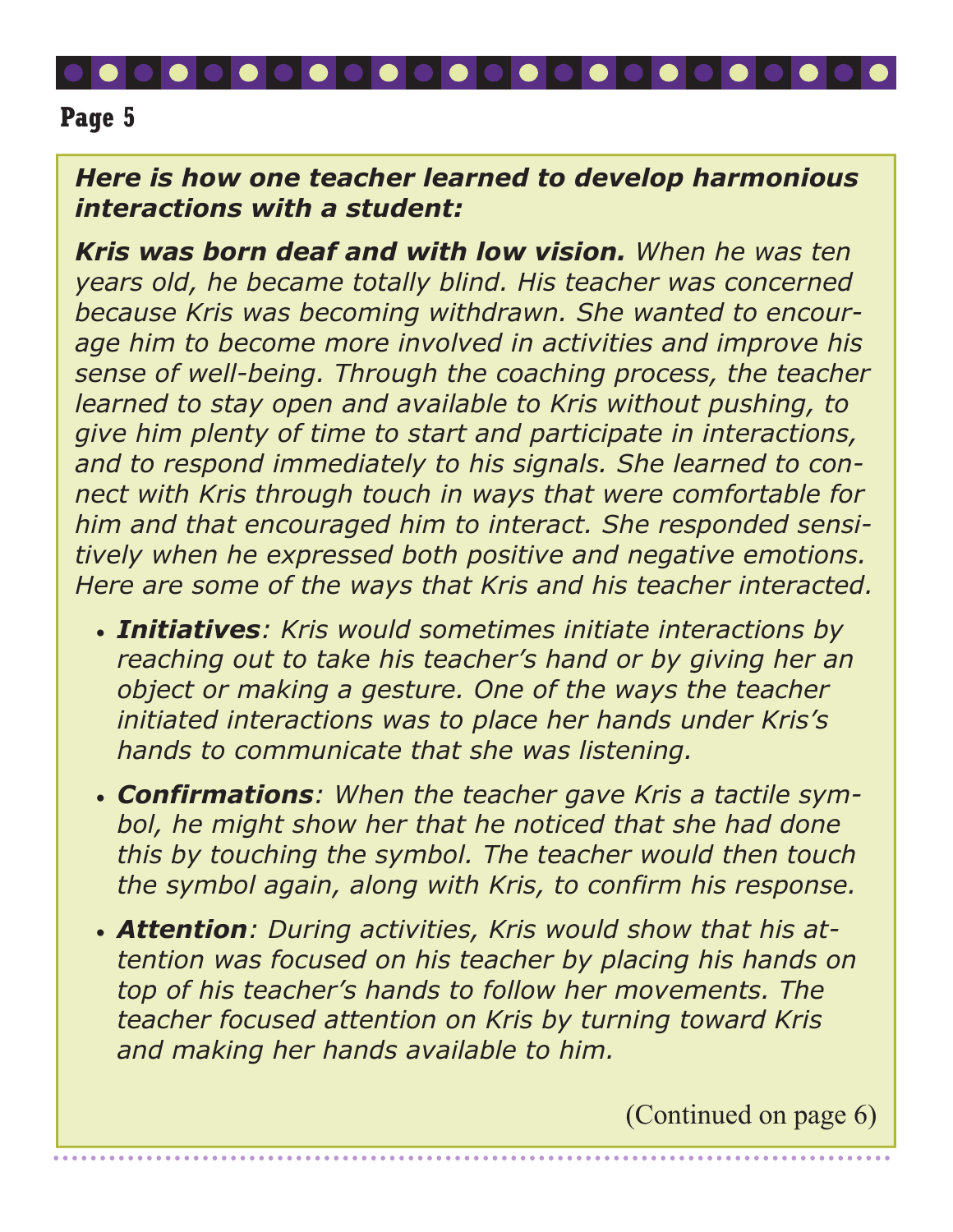

(Continued from page 5)

Over time, Kris's interactions became more frequent and positive. He began to share his emotions with his teacher. He would take her hand to lead her to his favorite activities. He also began to more frequently use objects and gestures for communication without prompting.

Like Kris, all children need harmonious interactions with the people who are close to them in order to learn and thrive, but interacting effectively with children who are deaf-blind requires specific knowledge and skills. Dr. Janssen's research led to the development of a practical training



Page 6

program. Because each child is unique, the training is individualized, but it follows a specific process that includes assessment of the child, diagnosis of the problem (the interaction difficulties), use of individual or team coaching to solve the problem, and evaluation. Video analysis is an essential part of this process. It gives parents and educators valuable insights into their interactions with children who are deaf-blind. The following

(Continued on page 7)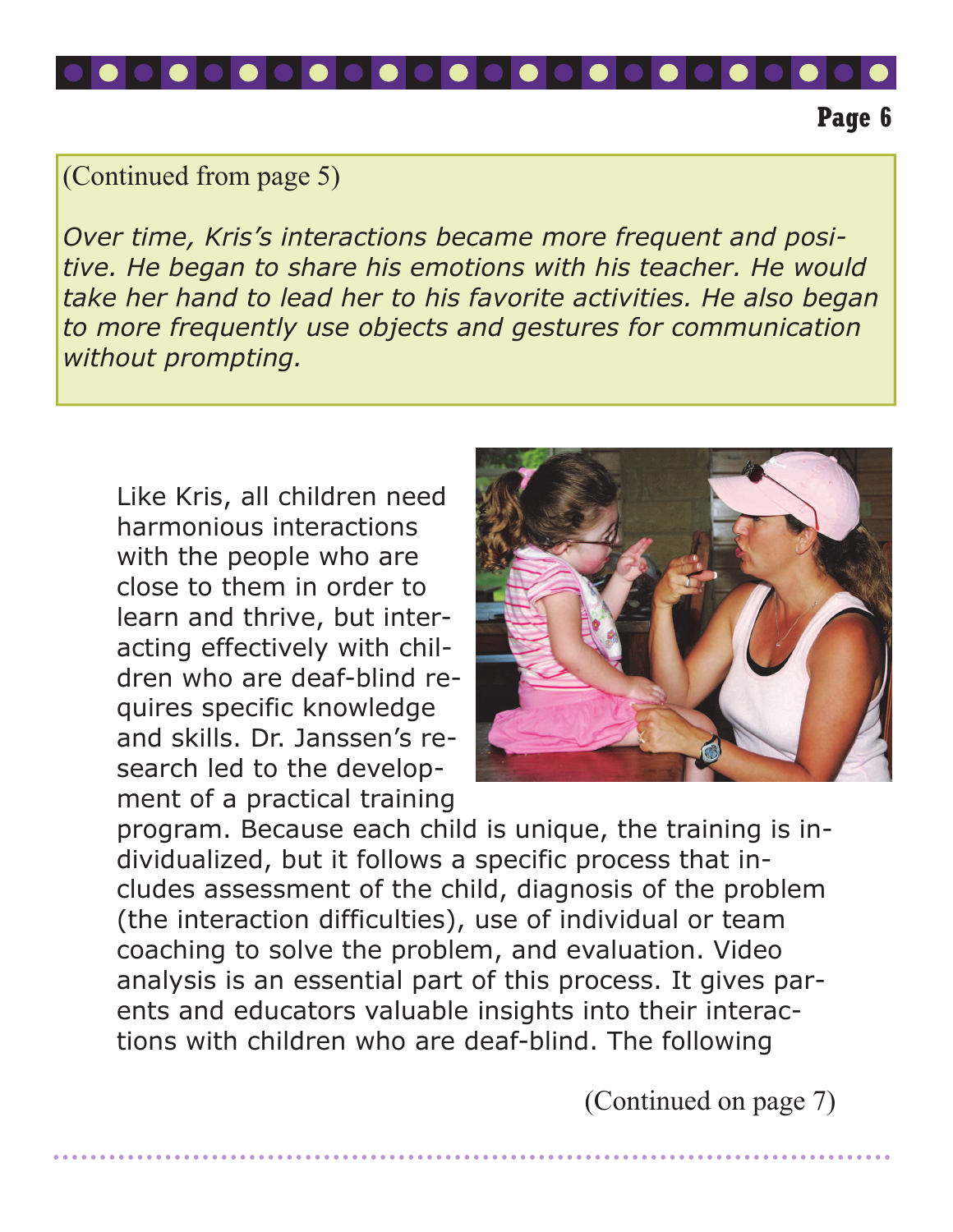

(Continued from page 6)

CD-ROM about the program is available:

Contact: Understanding of Specific Interaction Characteristics to Build Up Reciprocal Interaction with Congenital Deafblind Persons (Product #VD-2003, Vision Associates, Phone: 407-352-1200, Web: www.visionkits.com [Dr. Jan van Dijk materials]).

Texas School for the Blind and Visually Impaired has also developed an interaction training program for educators who work with children who are deaf-blind that is based on Dr. Janssen's research and other resources. For more information about this program, go to www.tsbvi.edu/Outreach/deafblind/ interaction.htm.

# Research suggests that:

- $\bullet$  Harmonious interactions provide the foundation for learning and communication.
- $\overline{\bullet}$  Teachers and parents can improve the quality of interactions with children who are deaf-blind by learning new skills.
- Video analysis is a powerful tool in the interaction training process.
- When parents and teachers change their own attitudes and behavior, children use more positive interactive behaviors in response.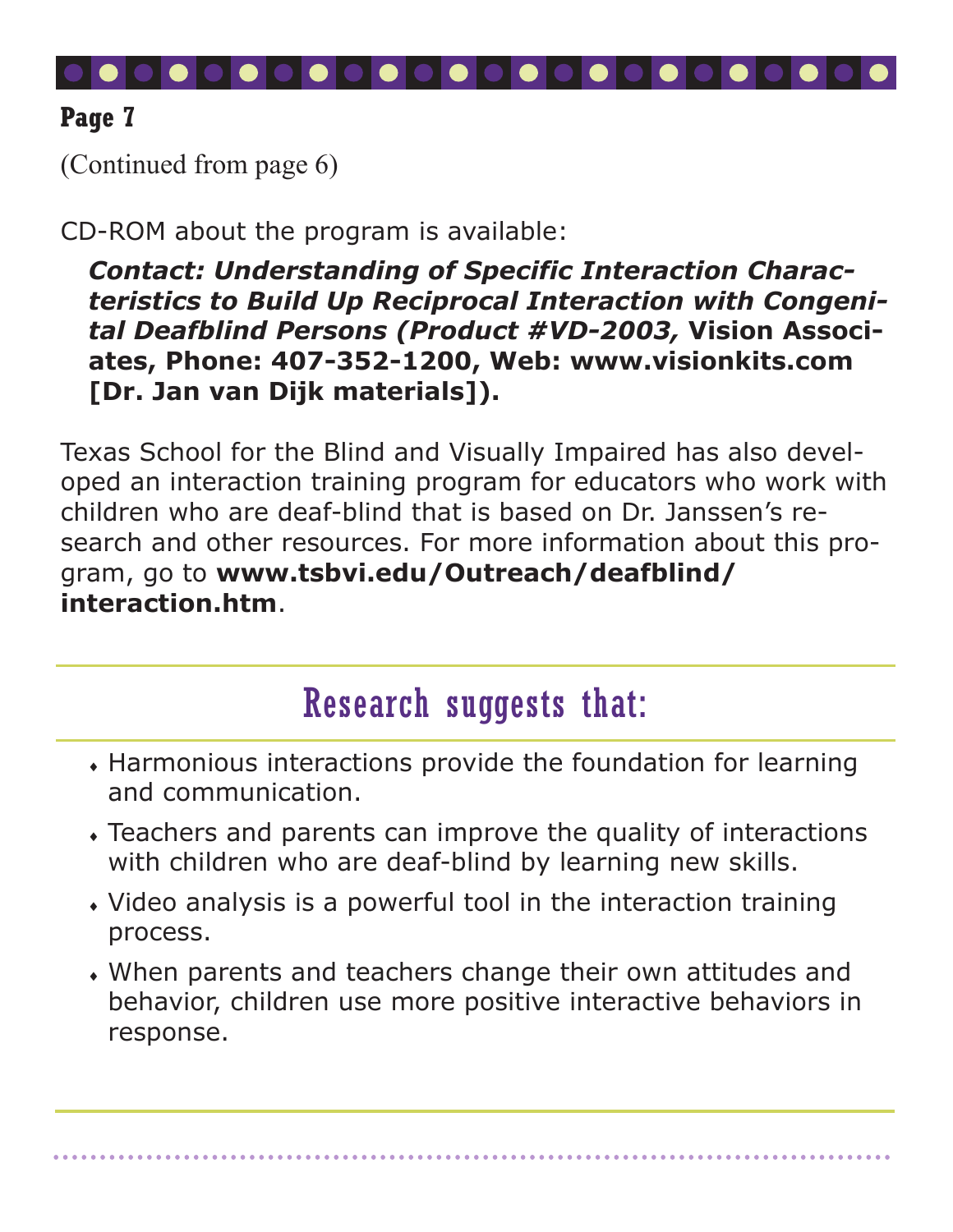

# Articles

Janssen, M. J., Riksen-Walraven, J. M., & van Dijk, J. P. M. (2002). Enhancing the quality of interaction between deafblind children and their educators. Journal of Developmental and Physical Disabilities, 14(1), 87–109.

Janssen, M. J., Riksen-Walraven, J. M., & van Dijk, J. P. M. (2003). Toward a diagnostic intervention model for fostering harmonious interactions between deaf-blind children and their educators. Journal of Visual Impairment and Blindness, 97(4), 197– 214.

Janssen, M. J., Riksen-Walraven, J. M., & van Dijk, J. P. M. (2003). Contact: Effects of an intervention program to foster harmonious interactions between deaf-blind children and their educators. Journal of Visual Impairment and Blindness, 97(4), 215– 229.

Janssen, M. J., Riksen-Walraven, J. M., & van Dijk, J. P. M. (2004). Enhancing the interactive competence of deafblind children: Do intervention effects endure? Journal of Developmental and Physical Disabilities, 16(1), 73–94.

Janssen, M. J., Riksen-Walraven, J. M., & van Dijk, J. P. M. (2006). Applying the diagnostic intervention model for fostering harmonious interactions between deaf-blind children and their educators: A case study. Journal of Visual Impairment and Blindness, 100(2), 91–105.

For additional resources and information, go to www.dblink.org/ lib/topics/topics.cfm (select Harmonious Interactions).